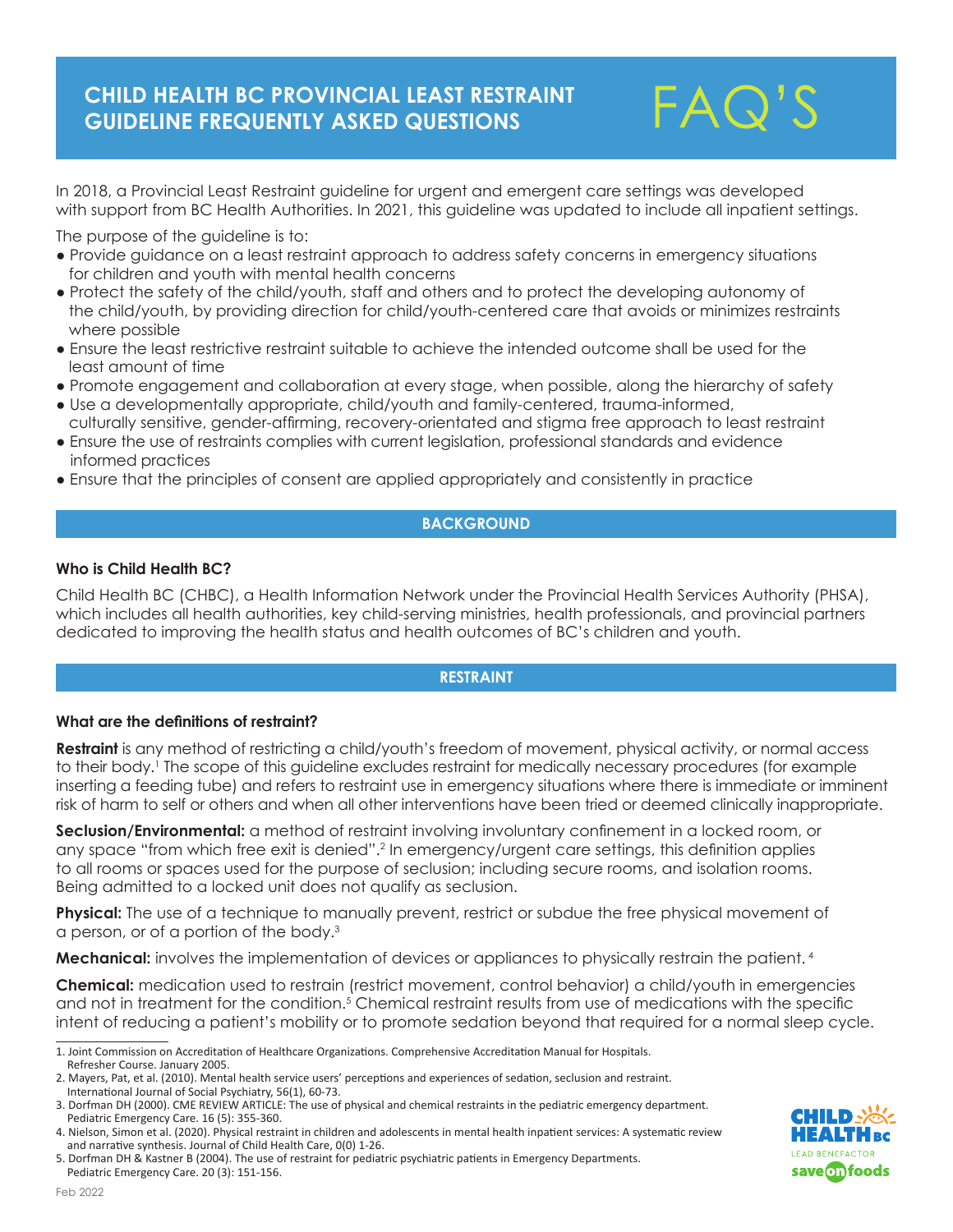

## **SCOPE**

## **Who does this guideline apply to?**

This guideline applies to all staff working in emergency/urgent care and inpatient settings (as determined by your Health Authority (HA)). The focus of this guideline is children and youth.

#### **RISKS**

#### **What are the risks associated with the use of restraints?**

The use of restraint has been identified as a risk factor that may precipitate the following outcomes, including but not limited to:

- Increased risk of trauma and re-traumatization
- Impacts the ability to complete a comprehensive assessment
- May deter patients from seeking care in the future and engaging in care during present encounter
- Increased risk of asphyxiation and sudden cardiac death when agitated patients are restrained in the prone position with pressure applied to the back
- Increased risk of pulmonary embolism if inability to ambulate
- Increased risk of agitation, delirium, and aspiration pneumonia
- Increased risk of falls, fall injuries, deconditioning, and skin breakdown

When restraint is indicated, the least restrictive restraint suitable to achieve the intended outcome shall be used for the least amount of time.

### **CONSENT**

#### **Is informed consent required for restraint use? How is it obtained?**

Yes. Obtain consent and authorization from child/youth or substitute decision-maker where possible. In keeping with the **Infants Act** in British Columbia, capable children and youth under 19 years of age do not need parental consent to receive treatment, provided the treatment is in their best interest. Capacity to consent is determined based on the capacity to fully understand the treatment and possible consequences of treatment. Where it is clear that the child or youth is competent to consent to treatment and that the treatment is in their best interest, as outlined in the Infant's Act, the health care provider will obtain informed consent from the patient. For further information please refer to your Health Authority guidelines on informed consent.

Informed consent and discussion of rationale for treatment should be documented.

#### **What if I cannot get informed consent in a timely manner and the need for restraint is critical?**

Health care may be provided to a patient on an urgent or emergency basis without the patient's consent if:

- It is necessary to provide health care without delay in order to preserve the patient's life, to prevent serious physical or mental harm, or to alleviate severe pain; AND
- The patient is apparently impaired by drugs or alcohol or is unconscious or semiconscious or is, in the MRP's opinion, otherwise incapable of giving or refusing consent (pending proper assessment); AND
- The patient does not have a personal guardian or representative who is authorized to consent to the health care, is capable of doing so and available; AND
- Where practicable, a second health care provider confirms the first health care provider's opinion about the need for health care and the patient's incapability

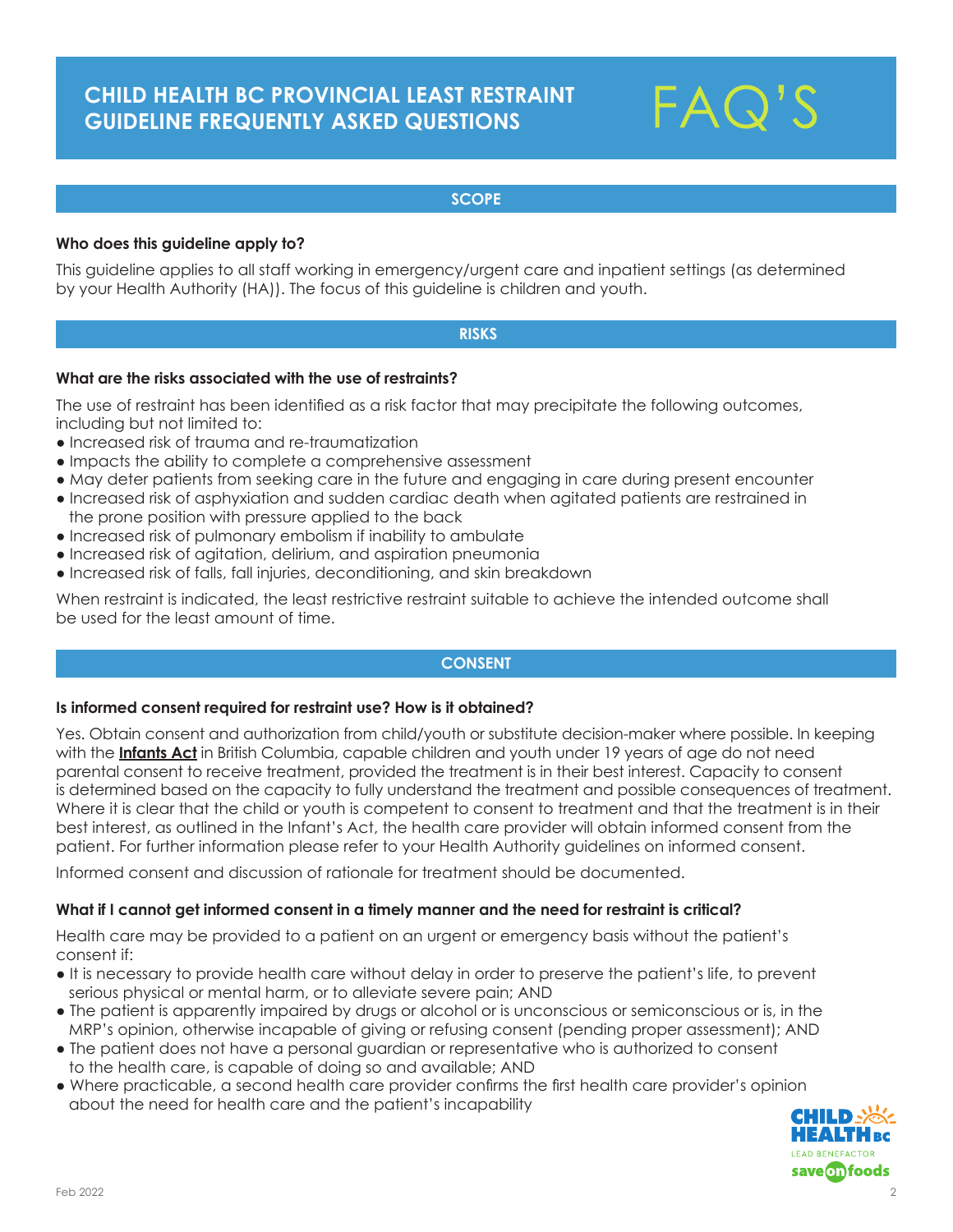

## **ORDERS**

#### **Do I need an authorized prescriber's (Physician or Nurse Practitioner (NP)) order for restraints?**

A physician/NP's order must be obtained for use of restraint. The order should include the reason(s) for use, be time-limited and must specify the rationale for restraint in relation to the child/youth's condition and/or plan of care.

- If the situation remains unresolved after the specified length of time, a physician or NP must assess the child/youth and support treatment decisions
- Restraint may not be ordered on a Pro Re Nata(PRN) basis
- A physician's/NP's order is not required to discontinue restraint

## **USING A RESTRAINT IN AN EMERGENCY SITUATION**

#### **How do I know which is the best restraint to use in an emergency situation?**

Restraint use can result in adverse physical, emotional, and psychological outcomes for the child/youth and staff. Therefore, it is only to be used in emergency situations where there is immediate or imminent risk of harm to self or others and when all other interventions have been tried or deemed clinically inappropriate. An assessment of risk should be undertaken prior to the use of emergency restraint. When restraint use is necessary, the restraint that applies the least amount of restriction will be implemented for the shortest duration possible with child/youth &/or family/substitute decision maker preference taken into consideration whenever possible.

When use of restraints cannot be prevented, the hierarchy of safety should be supported at the "minimally sufficient level", and opportunities to "decrease the level" should ALWAYS and FREQUENTLY be explored. Engagement with the child/youth should be maintained throughout the situation and include debriefing. The hierarchy of safety includes:

- 1. Engagement/de-escalation
- 2. Environmental modification strategies
- 3. Oral medications
- 4. Seclusion/Injectable medications/Physical/Mechanical restraints

For further information, see the Hierarchy of Safety Resources (Appendix A and B)

## **OBSERVATION AND MONITORING**

#### **What are the observation and monitoring requirements for each type of restraint?**

Best practice recommends that a health care provider (RN or RPN) be available within sight and sound at all times. Regular re-assessment can only be performed by an RN/RPN, NP or physician and should include assessment of vital signs, signs of physical and psychological distress, and mental status changes as per your health authority guidelines. Any concerning issues should be addressed. The team should regularly assess the need for continued use of restraints and discontinue as early as possible.